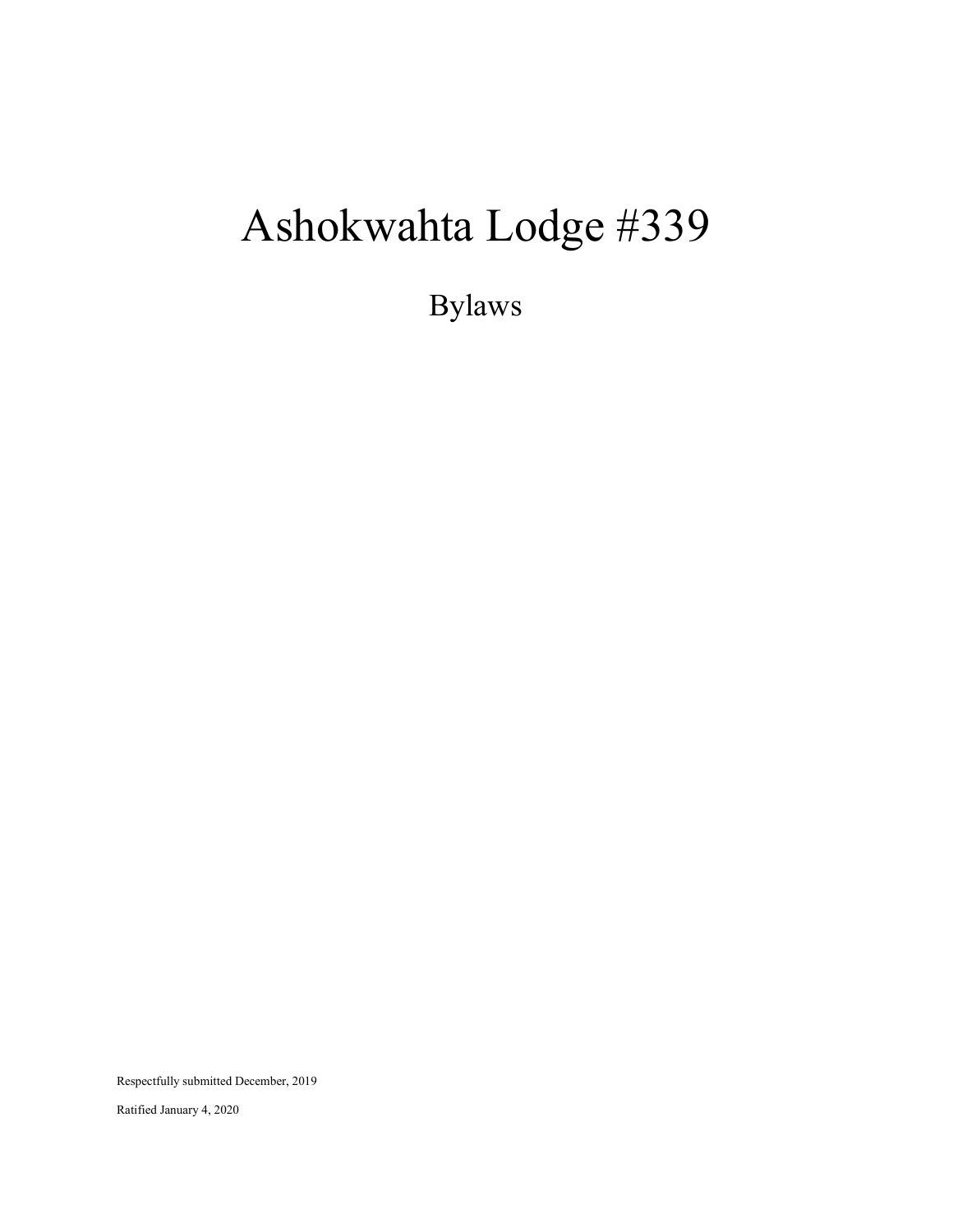## Preamble

## From the Order of the Arrow Guide for Officers and Advisers:

Each Lodge should develop and formally approve a written set of Lodge rules to govern its operations. These rules should be reviewed annually and should cover topics like insignia, Officers and Advisers, Officer election and replacement, meetings, activities, and dues. […] No Lodge rule, policy, or procedure may deviate from or change in any manner a requirement in the current printing of any of the Order's literature (19).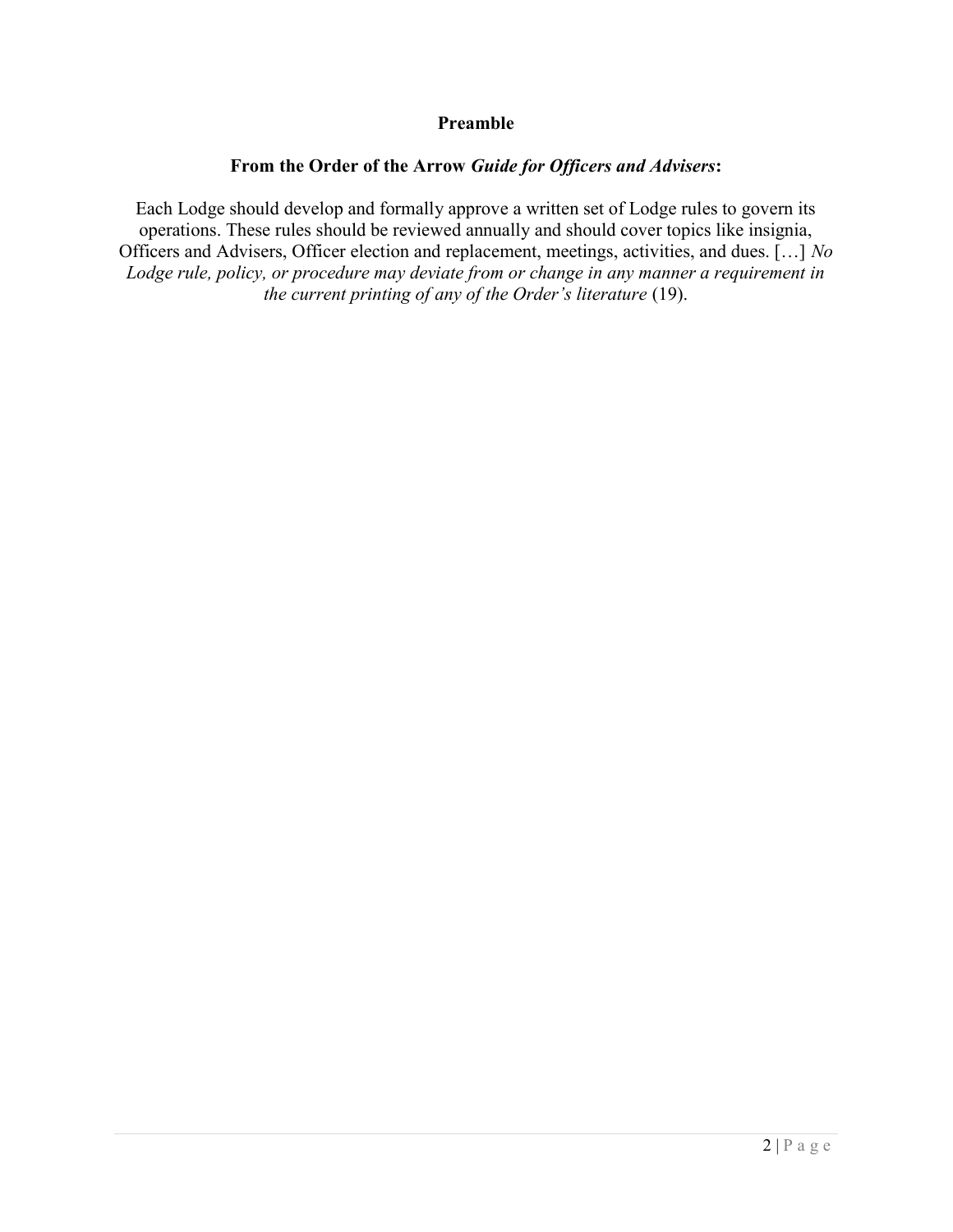| $\mathbf{I}$ .  |    |  |
|-----------------|----|--|
| $A$ .           |    |  |
| $B$ .           |    |  |
| II.             |    |  |
| Ш.              |    |  |
| $A$ .           |    |  |
| 1.              |    |  |
| 2.              |    |  |
| 3.              |    |  |
| <i>B</i> .      |    |  |
| $\mathcal{C}$ . |    |  |
| 1.              |    |  |
| IV.             |    |  |
| $A$ .           |    |  |
| <i>B</i> .      |    |  |
| 1.              |    |  |
| 2.              |    |  |
| 3.              |    |  |
| 4.              |    |  |
| 5.              | 10 |  |
| 6.              |    |  |
| 7.              |    |  |
| V.              |    |  |
| $A$ .           |    |  |
| 1.              |    |  |
| 2.              |    |  |
| 3.              |    |  |
| 4.              |    |  |

# **Table of Contents**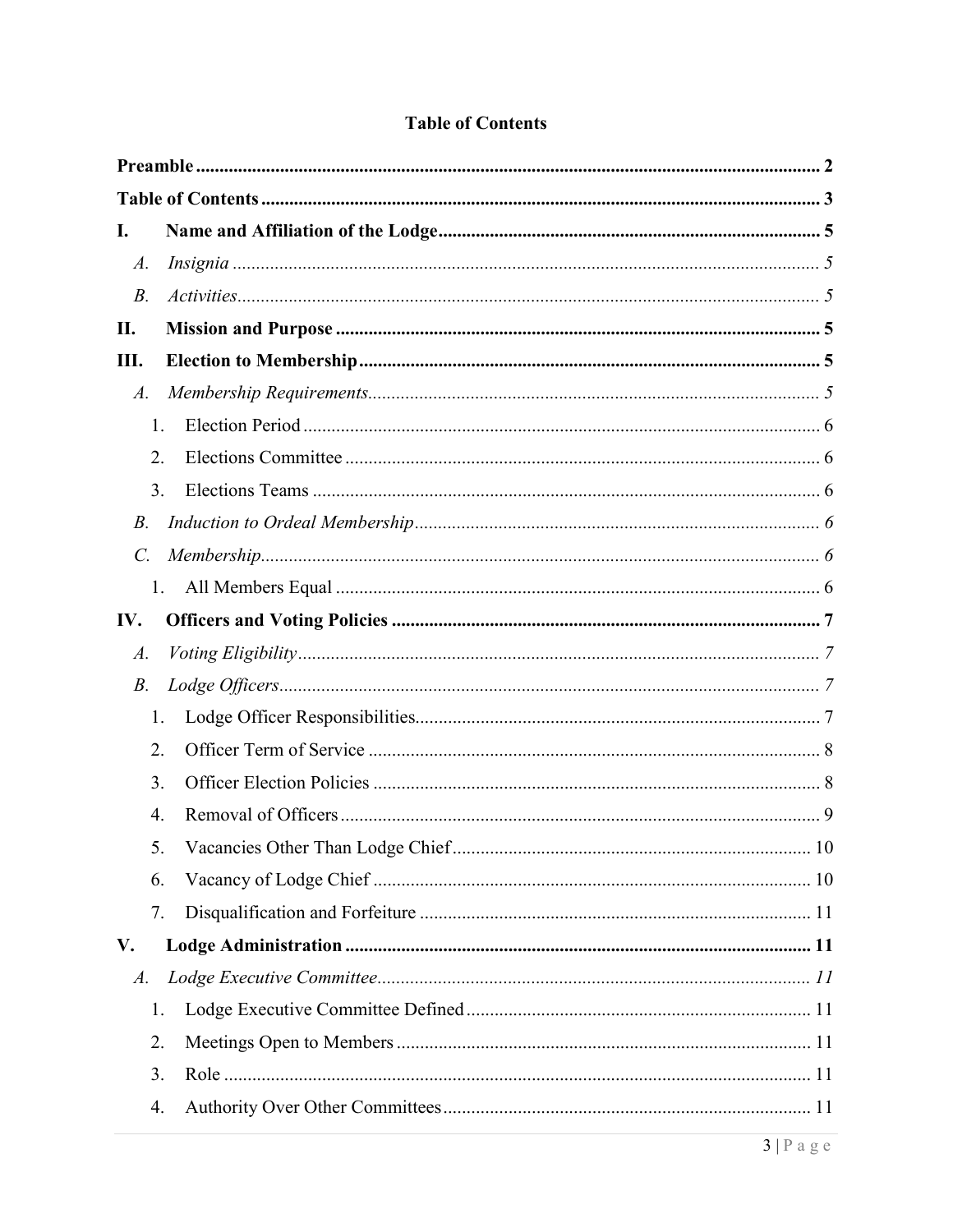| $B_{\cdot}$        |  |
|--------------------|--|
| 1.                 |  |
| 2.                 |  |
| 3.                 |  |
| $C_{\cdot}$        |  |
| 1.                 |  |
| 2.                 |  |
| VI.                |  |
| VII.               |  |
|                    |  |
| $\mathcal{A}$ .    |  |
| $B$ .              |  |
| $\mathcal{C}$ .    |  |
| D.                 |  |
| IX.                |  |
| $\boldsymbol{A}$ . |  |
| $B$ .              |  |
| $\mathcal{C}$ .    |  |
| $D$ .              |  |
| $E$ .              |  |
| F.                 |  |
|                    |  |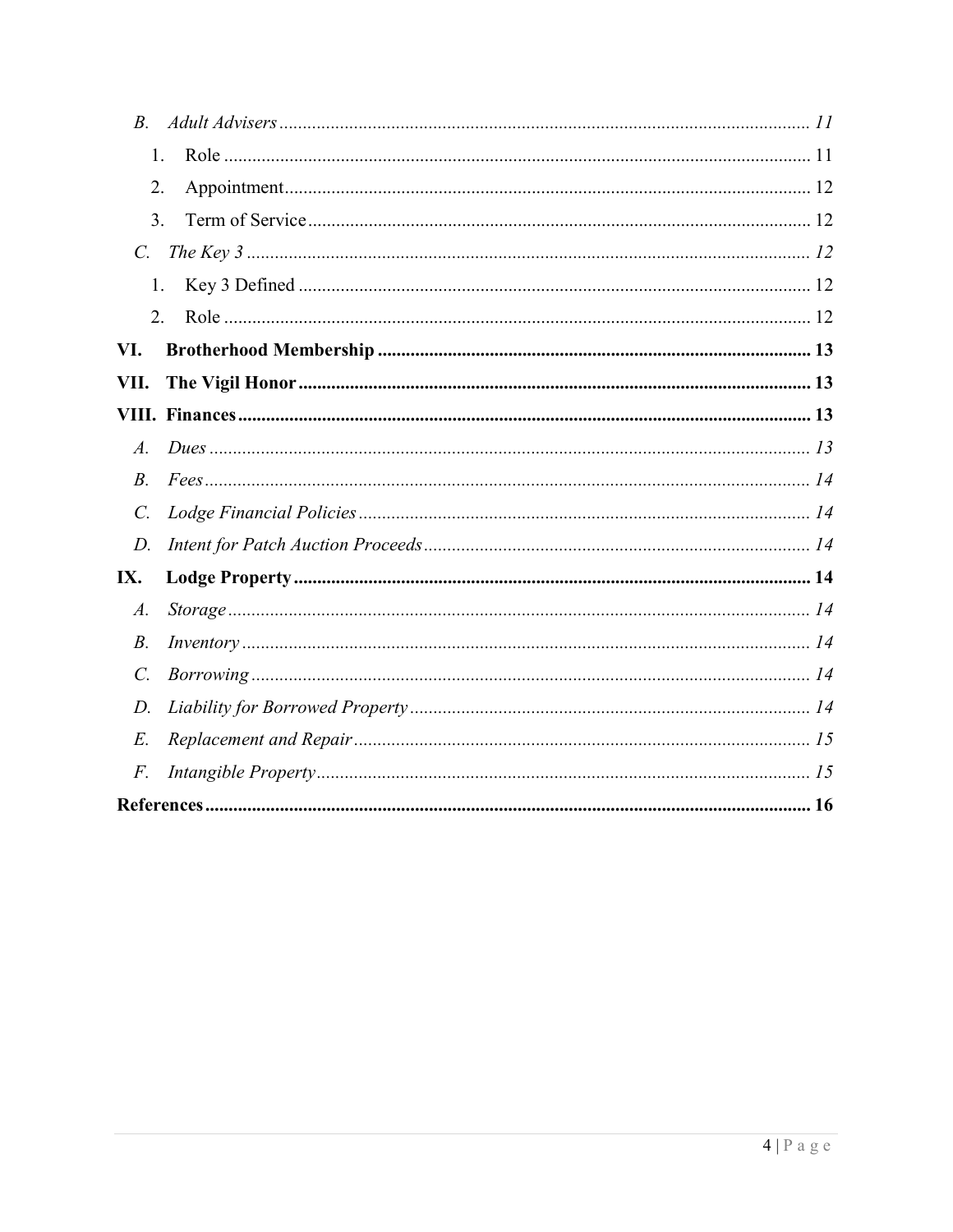## I. Name and Affiliation of the Lodge

The Lodge shall be known as Ashokwahta Lodge #339, Iroquois Trail Council #376, Boy Scouts of America, and shall be under the supervision of the council camping or Boy Scout committee and the administrative authority of the Scout Executive of the council.

## A. Insignia

The Lodge Totem shall be the Peace Pipe.

#### B. Activities

The Lodge shall convene on at least three occasions annually: the Spring Fellowship, the Fall Fellowship, and the Winter Banquet, but additionally at any time deemed necessary by the Lodge Executive Committee or Key 3.

#### II. Mission and Purpose

The Mission of this Lodge is to achieve the Purpose of the Order of the Arrow as an integral part of the Boy Scouts of America in the council through positive youth leadership under the guidance of selected capable adults (National Website).

The Purpose of the Order of the Arrow is fourfold:

- Recognize those who best exemplify the Scout Oath and Law in their daily lives and through that recognition cause others to conduct themselves in a way that warrants similar recognition.
- Promote camping, responsible outdoor adventure, and environmental stewardship as essential components of every Scout's experience, in the unit, year-round, and in summer camp.
- Develop leaders with the willingness, character, spirit, and ability to advance the activities of their units, our Brotherhood, Scouting, and ultimately our nation.
- Crystallize the Scout habit of helpfulness into a life purpose of leadership in cheerful service to others.

#### III. Election to Membership

#### A. Membership Requirements

The requirements for membership in this Lodge are as stated in the current printing of the Order of the Arrow Handbook and the Guide for Officers and Advisers (18- 19).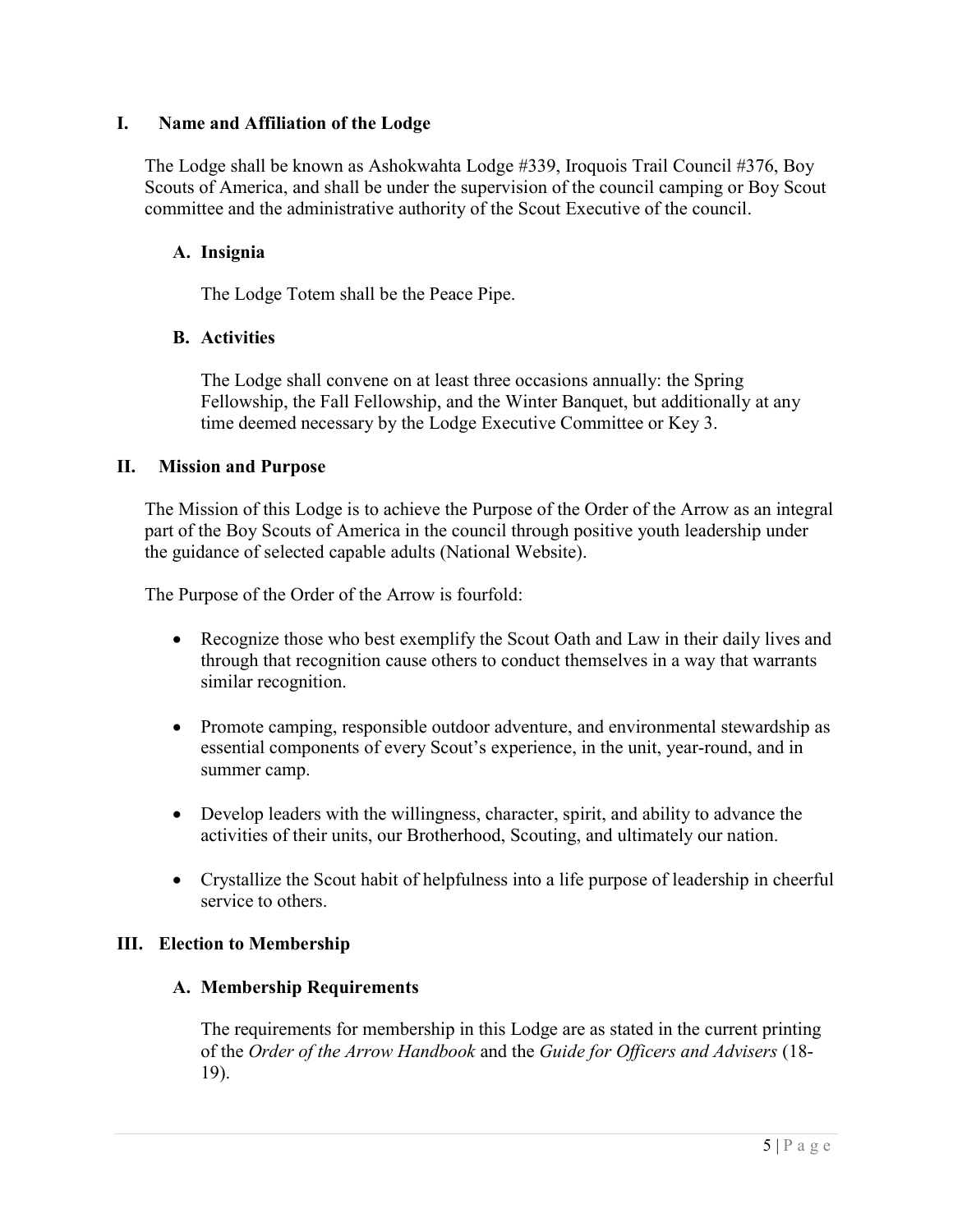# 1. Election Period

The normal election period of Ashokwahta Lodge shall coincide with the typical school year calendar for Western New York (August - June); however, should a unit desire it, elections occurring outside of this period are allowed so long as written notice is given to the Key 3 at least three days prior to the election.

# 2. Elections Committee

At least one Elections Committee shall be appointed by the Lodge Vice Chief of Administration in consultation with the Lodge Chief.

# 3. Elections Teams

While it is strongly preferred that two or three youth Lodge Members conduct the election (Guide for Officers and Advisers, 24), an individual member may conduct the election provided that it is in accordance with the current BSA Youth Protection Policy: for example, a youth member may not perform an election with an adult member one-on-one, and a registered female adult leader must be present for any activity involving female youth. Following the election, it is the election team's responsibility to ensure that a signed Unit Election Report (Guide to Unit Elections, 34) is returned to the Lodge Vice Chief of Administration as soon as possible.

# B. Induction to Ordeal Membership

The procedure for the Ordeal shall be as stated in the current printing of the Order of the Arrow Handbook, the Guide to Inductions, and conducted according to the current printing of the Ceremony for the Ordeal.

# C. Membership

# 1. All Members Equal

Once inducted, all members of the Lodge shall enjoy all rights and privileges of a member of the Order of the Arrow, including the right to attend Lodge Executive Committee meetings as an observer, the right to vote in Lodge elections (if under 21), and the privilege of attending any service and social functions of the Lodge (Guide for Officers and Advisers, 27).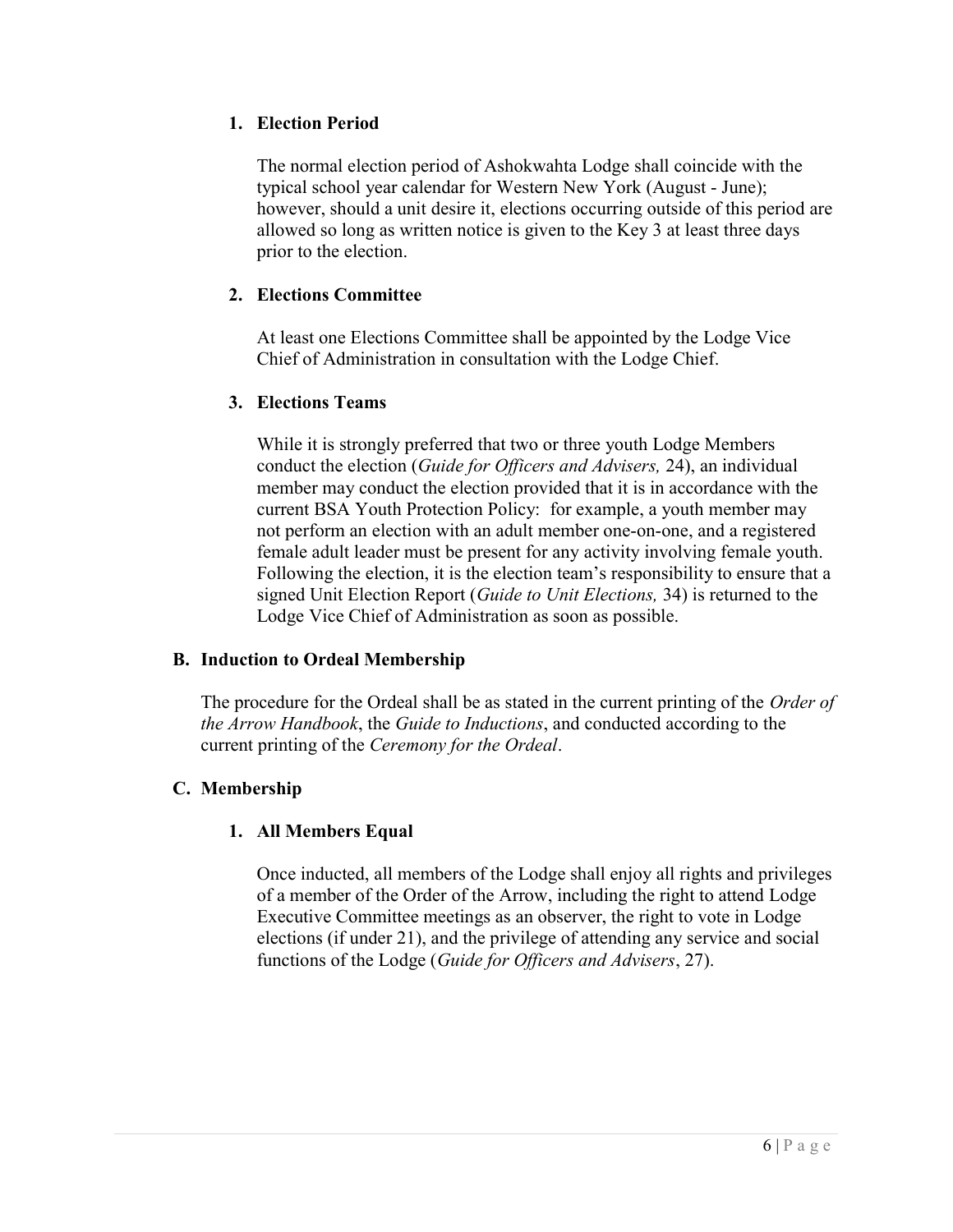# IV. Officers and Voting Policies

# A. Voting Eligibility

Only Arrowmen under the age of 21 who are primarily registered with a unit in Iroquois Trail Council and whose dues are current may vote in matters of Lodge business (Guide for Officers and Advisers, 5).

# B. Lodge Officers

The Lodge Officers will consist of a Lodge Chief, Lodge Vice Chief of Administration, Lodge Vice Chief of Program, Lodge Secretary, Lodge Treasurer, and any other Officers deemed necessary and approved by the Lodge Executive Committee, to take effect in the next election.

The Officers of this Lodge must be younger than 21 during their entire term of Office (Guide for Officers and Advisers, 4).

# 1. Lodge Officer Responsibilities

- i. Lodge Chief The Lodge Chief is responsible for the overall function of the Lodge. If deemed essential for the Lodge to function, the Lodge Chief shall have the authority to temporarily appoint any member in good standing to any Officer position. The Lodge Chief shall have the authority to appoint emergency or temporary Committees and Committee Chairs as needed.
- ii. Lodge Vice Chief There are two Lodge Vice Chief positions: the Lodge Vice Chief of Administration and the Lodge Vice Chief of Program. During Officer Elections, if only one member runs for the Office of Vice Chief, that member shall assume the responsibilities of both positions. Otherwise, members will run for their first choice of Vice Chief position.
	- a. Lodge Vice Chief of Administration The Lodge Vice Chief of Administration shall oversee the induction of new members to the Lodge. If the Lodge Chief is unable to perform their duties to the Lodge, and with the approval of the Lodge Adviser and the Lodge Staff Adviser, The Lodge Vice Chief of Administration shall assume the position of Lodge Chief.
	- b. Lodge Vice Chief of Program The Lodge Vice Chief of Program shall oversee events of the Lodge, including but not limited to the Fellowship weekends, Banquet, and other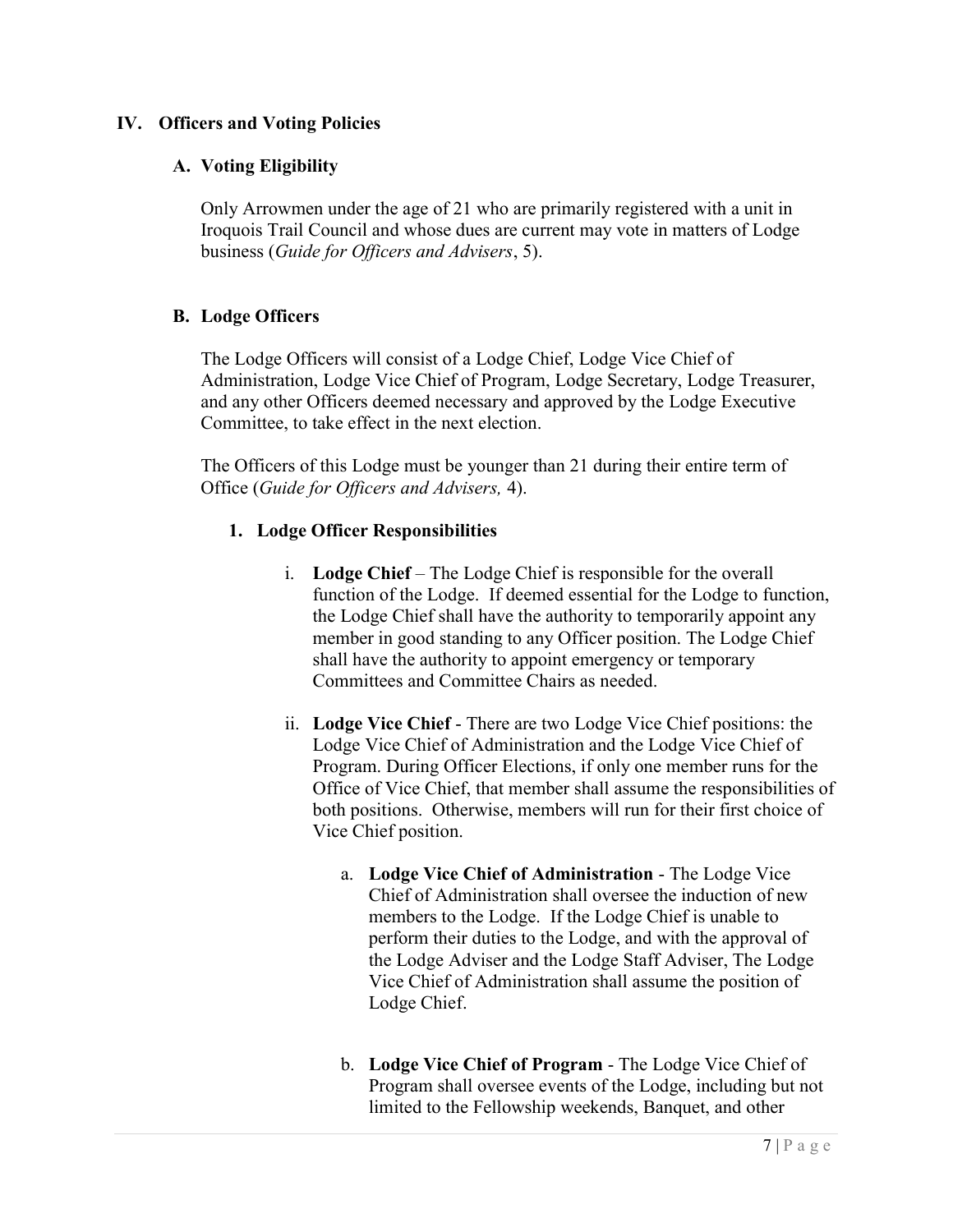Lodge functions. If the Lodge Vice Chief of Administration vacates the position, then with the approval of the Lodge Adviser and the Lodge Staff Adviser, the Lodge Vice Chief of Program shall assume the position of Lodge Vice Chief. The Lodge Chief may then appoint an additional Lodge Vice Chief to serve until they can be either elected by the Lodge or replaced by an elected member.

- iii. Conclave Vice Chief The Conclave Vice Chief shall act as a representative between the Lodge and the Section to assist in planning and development for Conclave. The Conclave Vice Chief is not in line to become the Lodge Chief.
- iv. Lodge Secretary The Lodge Secretary shall keep the minutes of Lodge Executive Committee Meetings. The Lodge Secretary shall review the minutes of the previous meeting at each Executive Committee meeting.
- v. Lodge Treasurer The Lodge Treasurer shall track, calculate, and report the Lodge's finances. The Lodge Treasurer shall review the finance report at each Executive Committee Meeting.

# 2. Officer Term of Service

After being elected at the Spring Fellowship, new Lodge Officers shall take Office at the June Lodge Executive Committee Meeting for a term of one year (Guide for Officers and Advisers, 4).

- i. The previous Officers shall also turn over any and all responsibilities of their position to the newly elected Officers.
- ii. Before or at the June Lodge Executive Committee Meeting, the previous Officers shall surrender any and all Lodge property, including but not limited to E-mail addresses, passwords, records, and totems, to the newly elected Officers.

# 3. Officer Election Policies

- i. Lodge Officers must be elected by a majority vote of the youth present at the Spring Fellowship.
- ii. A letter of intent from each candidate for Lodge Office, as well as a recommendation from the candidate's unit leader, must be provided by the candidate to the Lodge Executive Committee at least one day before the election takes place. However, in cases of extreme need, the Key 3 may waive or alter this requirement. Officer candidates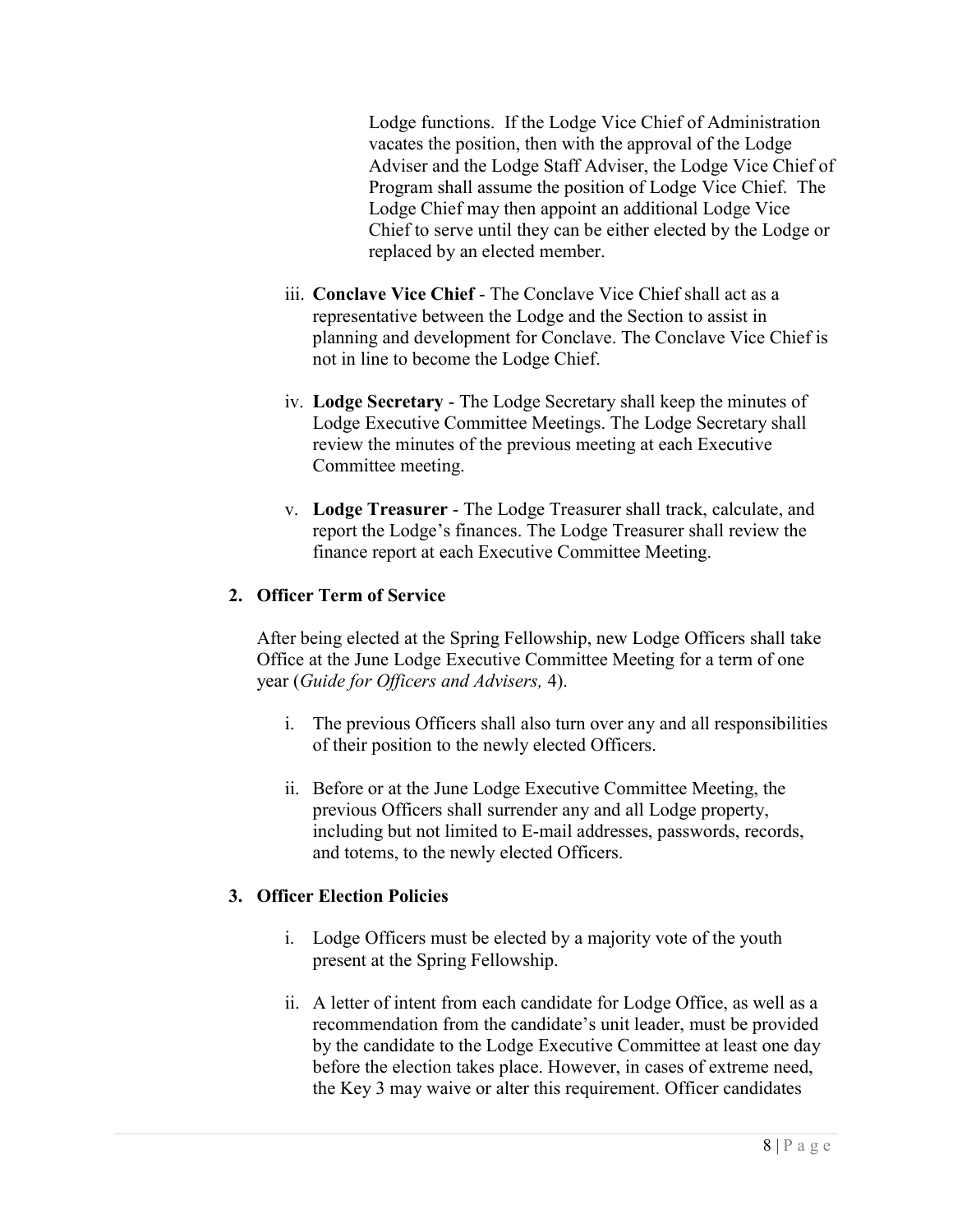must be present at the election or submit a written explanation for why they are not in attendance.

- iii. The Elections of Officers will take place at the convention of the Lodge at the Spring Fellowship. Candidates running for Lodge Chief will be allowed an opportunity to address the convened Lodge immediately prior to the election. The current Lodge Chief will appoint a chair and up to two others to an Elections Commission that is responsible to oversee the election being held, conduct the vote, and count the ballots. The candidate receiving the majority of the votes for each Office will become the Lodge Officer.
- iv. The election will follow a 'waterfall–style' format: The elections will start with the Lodge Chief and continue in the order of Lodge Vice Chief of Administration, Lodge Vice Chief of Program, Conclave Vice Chief, Lodge Secretary, Lodge Treasurer, and any additional Offices in an order prescribed by the Executive Committee. Those individuals not elected to a higher position may run for a lower position if they so choose.

# 4. Removal of Officers

A Lodge Officer shall be removed from Office if any of the following conditions are met:

- i. The Officer resigns the Office.
	- a. Upon resignation, the former Officer must surrender all Lodge property entrusted to the care of the Office, including intangible property such as Lodge E-mail accounts and passwords, to the Key 3.
- ii. The Officer leaves the Lodge.
	- a. A person who is not registered with a BSA unit or other qualifying BSA position cannot be a registered member of the Order of the Arrow (Guide for Officers and Advisers, 13).
	- b. A person who transfers primary membership to a unit outside of Iroquois Trail Council cannot be a member of Ashokwahta Lodge (Guide for Officers and Advisers, 13-14).
	- c. Officers who voluntarily withdraw their Lodge membership during the registration term will be held to have resigned their Offices; however, because dues are paid per annum and cannot be pro-rated or refunded, the former Officers will be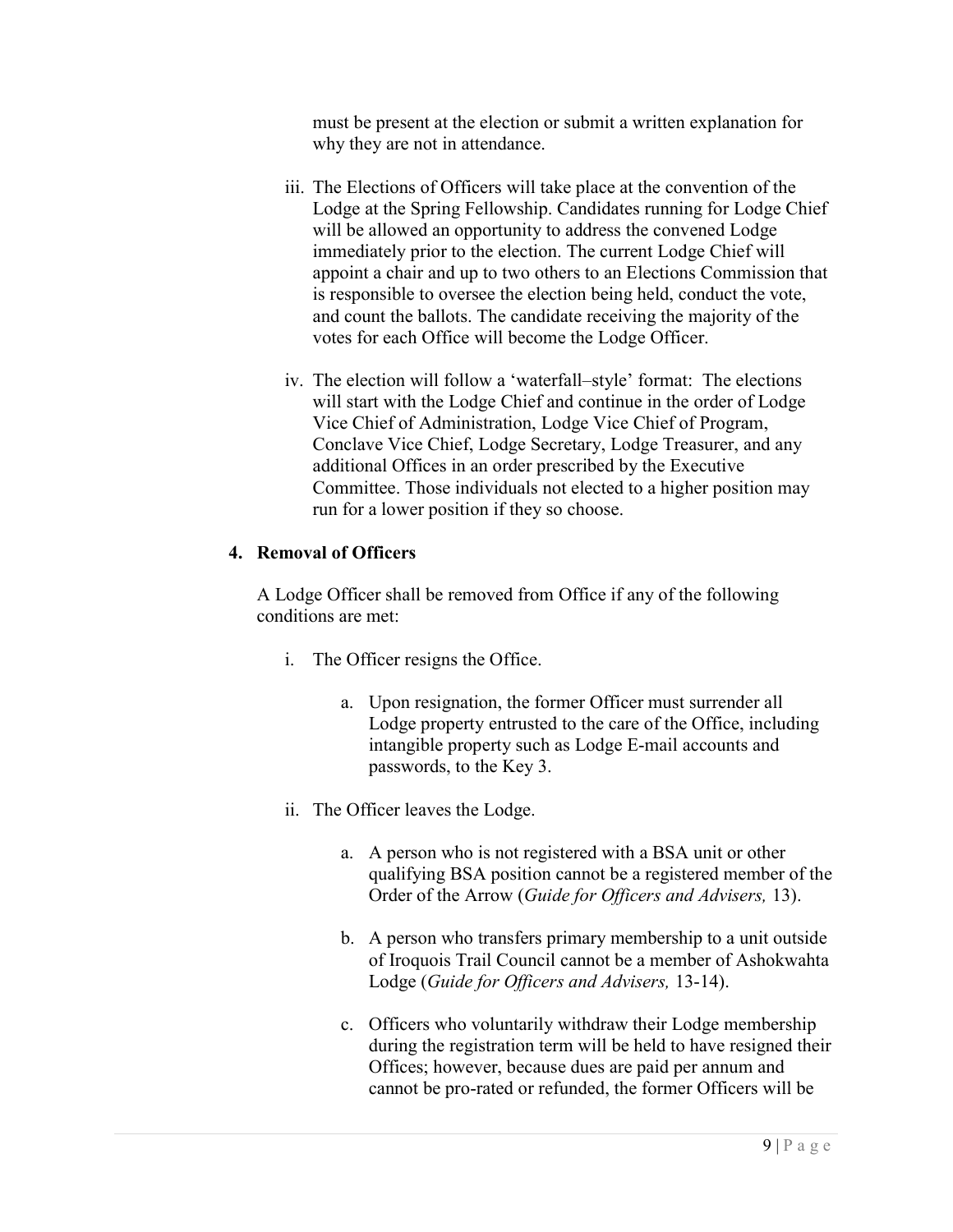continued as members of the Lodge until the end of either the dues term or the BSA registration period, whichever comes first.

- iii. The Officer is unable to perform the duties of the Office.
	- a. In cases of illness or incapacitation, judgments of inability to perform shall be left to the Key 3 or the Council Scout Executive.
- iv. The Officer is unwilling to perform the duties of the Office.
	- a. Unwillingness may be determined by a failure to perform the duties of the Office or to attend necessary Lodge events or Executive Committee Meetings, either by passive nonattendance or by active refusal to carry out the responsibility. Judgments of unwillingness, including allowable thresholds for non-performance or non-attendance, shall be left to the Key 3 or the Council Scout Executive.

# 5. Vacancies Other Than Lodge Chief

If a Lodge Officer other than the Lodge Chief resigns or is removed from Office, then the Lodge Chief shall appoint a qualified member of the Lodge to fill the vacant Office temporarily. The appointee shall exercise the duties of the Office until the Lodge Executive Committee can vote to confirm the appointment. For this purpose, the aforementioned recommendation requirement may be waived.

- i. Upon confirmation, the appointee shall immediately assume all duties and responsibilities of the Office as a permanent Officer for the remainder of the term.
- ii. If the temporary appointee is not confirmed, then the Lodge Chief must appoint another qualified member of the Lodge to temporarily fill the vacant Office until such time that a confirmation vote can be achieved or an Officer Election is held.

# 6. Vacancy of Lodge Chief

If the Lodge Chief resigns or is removed from Office, then the Vice Chief of Administration, or Lodge Vice Chief if there is only one, will immediately assume the position, duties, and responsibilities of the Lodge Chief until the following Spring election.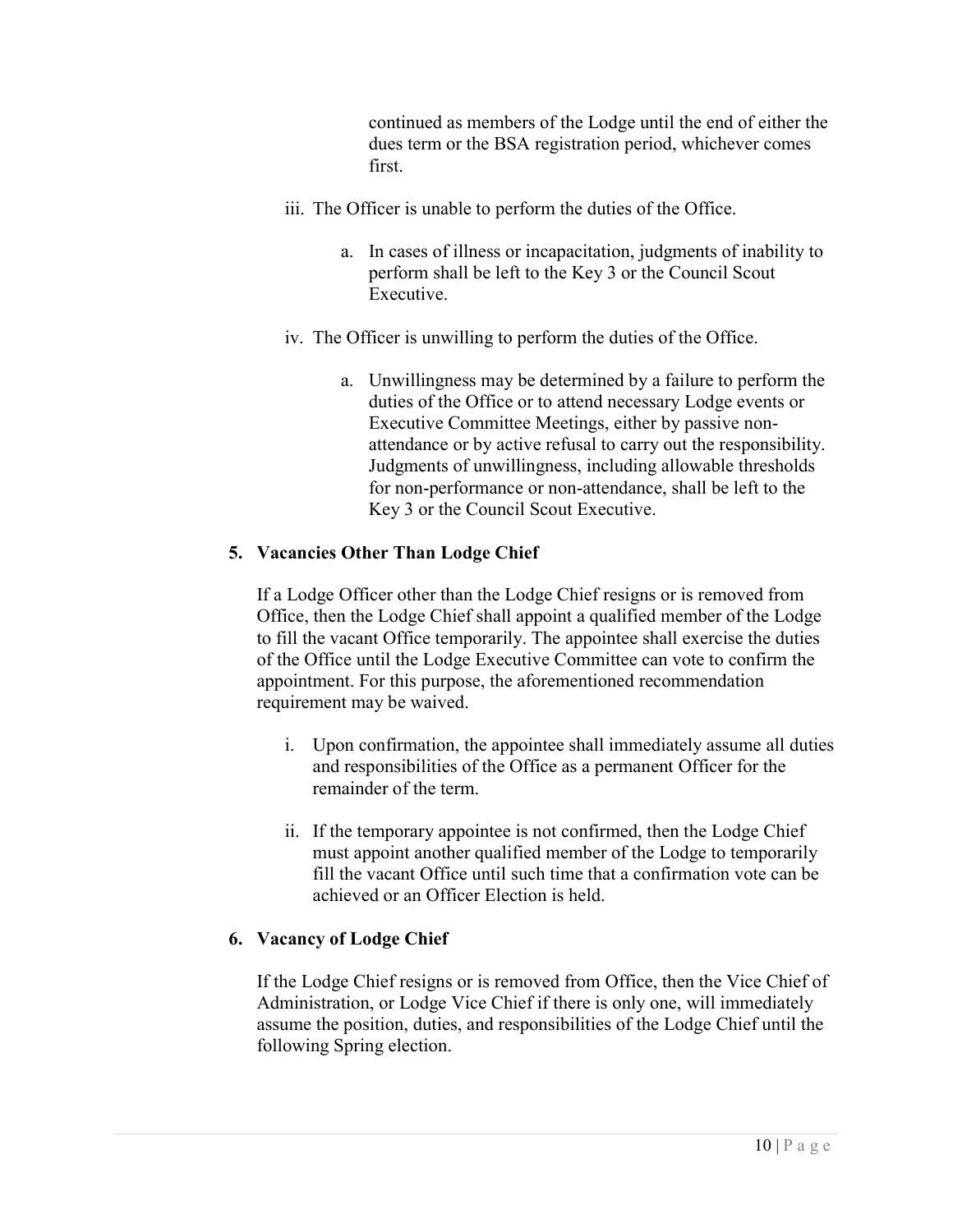# 7. Disqualification and Forfeiture

Removal or resignation from Office shall not constitute disqualification or forfeiture to run for future Office: i.e., a former Officer may run for Office again in a future election.

## V. Lodge Administration

## A. Lodge Executive Committee

#### 1. Lodge Executive Committee Defined

The Lodge Executive Committee shall consist of the youth serving as Lodge Officers, the Staff Adviser, the Lodge Adviser, the Scout Executive, and such other members as the Executive Committee may choose to appoint.

#### 2. Meetings Open to Members

Any Lodge member is welcome to attend Executive Committee meetings as an observer (Guide for Officers and Advisers, 5).

#### 3. Role

The Lodge Executive Committee is the steering committee of the Lodge. It faces the problems, studies possible solutions, and then, through the Lodge, acts. It carries out the business of the Lodge, coordinating the work being done by Officers and operating committees. Regardless of any Executive Committee decision or undertaking, the Lodge must operate within the policies established by the national Order of the Arrow Committee, without variation or modification. The Lodge Chief is chair and should preside over meetings (Guide for Officers and Advisers, 5).

# 4. Authority Over Other Committees

The Lodge Executive Committee will have the full authority to create committees as it deems necessary to the completion of the Purpose and Mission, and in doing so delegate authority to such committees to accomplish their respective tasks.

#### B. Adult Advisers

#### 1. Role

The Lodge Adviser assists the Lodge Officers by providing tools, opportunities, necessary transportation, and Associate Advisers to each Officer and operating committee chair. All Advisers carry out additional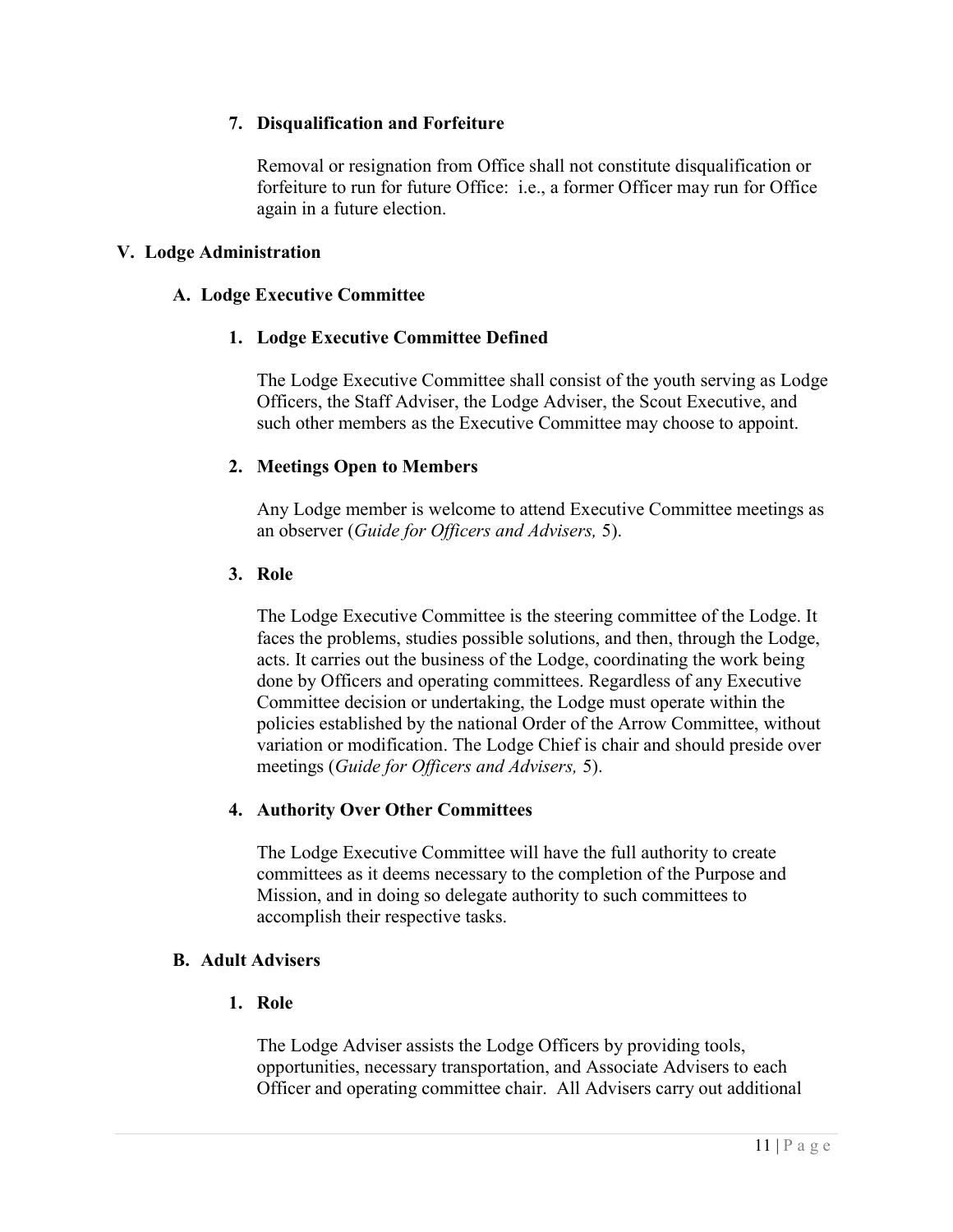responsibilities listed and explained in the Guide for Officers and Advisers (20-22).

# 2. Appointment

The Council Scout Executive shall appoint the Lodge Adviser and Staff Adviser. The Lodge Adviser, in consultation with the Council Scout Executive and Staff Adviser, may appoint Associate Advisers, as stated in the Guide for Officers and Advisers (4).

# 3. Term of Service

Lodge Advisers and Staff Advisers shall be appointed annually (Guide for Officers and Advisers, 20).

# C. The Key 3

# 1. Key 3 Defined

i. The Key 3 shall consist of the Lodge Chief, the Lodge Adviser, and the Lodge Staff Adviser (Guide for Officers and Advisers, 5).

# 2. Role

- i. The Key 3 shall have the authority to settle disputes between members in all cases arising under these rules and by-laws, and the policies of the Ashokwahta Lodge #339.
- ii. The Key 3 shall have the authority to pass final judgement on the actions of the Lodge Executive Committee.
- iii. On extraordinary occasions, the Key 3 may call special conventions of the Lodge or meetings of the Lodge Executive Committee.
- iv. The Key 3 is responsible to appoint a Vigil Honor Adviser who will oversee the conferring of the Vigil Honor.
- v. The Key 3 is responsible for bestowing any other awards and recognitions that require their approval in accordance with the policies and guidelines of the Boy Scouts of America, and which include, but are not limited to, the Vigil Honor and the Founders' Award.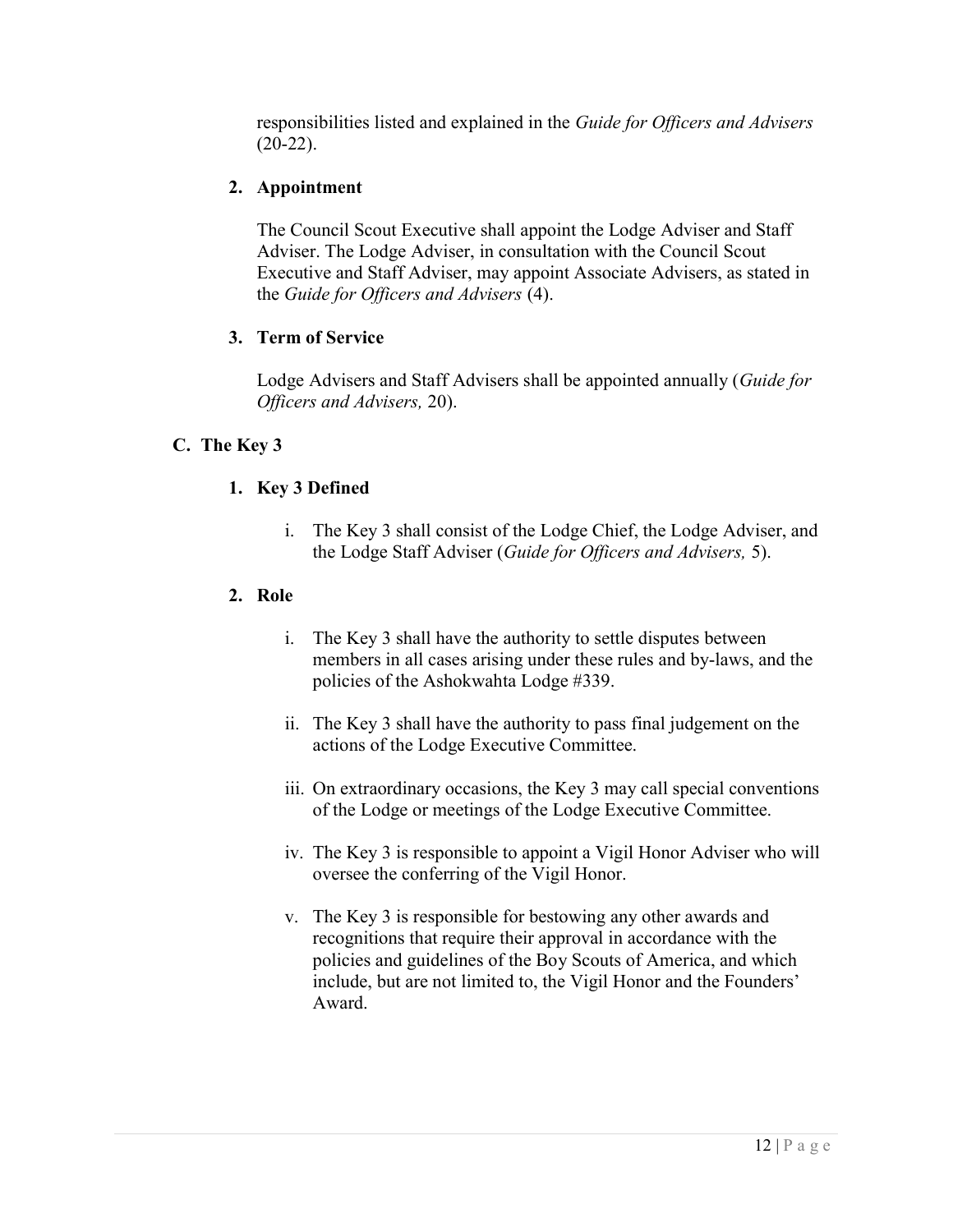## VI. Brotherhood Membership

Completion of Brotherhood membership shall be in accordance with the requirements in the current printing of the Order of the Arrow Handbook and the Guide for Officers and Advisers, and conducted according to the current printing of the Ceremony for the Brotherhood.

# VII. The Vigil Honor

- A. Attainment of the Vigil Honor shall be in accordance with the requirements in the current printing of the Order of the Arrow Handbook and the Guide for Officers and Advisers, and conducted according to the current printing of the Ceremony for the Vigil Honor.
- B. The Lodge Key 3 shall convene annually a Vigil Honor Nominating Committee under the supervision of the Vigil Honor Adviser and Lodge Staff Adviser. The members of the Vigil Honor Nominating Committee, in good conscience and in accordance with the Guide for Officers and Advisers (29), will nominate those eligible members to candidacy for the Vigil Honor that it deems worthy.
- C. The Lodge Key 3 shall review and approve the nominations for the Vigil Honor. If a member of the Lodge Key 3 is not a Vigil Honor Member, the remainder of the Key 3 shall take care to maintain mystery pertaining to signing the applications for new Vigil candidates. If, in this case, the Key 3 member refuses to sign unless the mystery is revealed, then it should be revealed without prejudice.
- D. The Lodge Key 3 shall, for each Spring Fellowship that candidates for the Vigil Honor exist, grant authority to the Lodge Vigil Honor Adviser to form a Lodge Vigil Honor Ceremonies Team responsible for conducting the Vigil Honor Ceremony in accordance with the Ceremony for the Vigil Honor and other traditions and precedents as the Vigil Honor Adviser determines and approves.

#### VIII.Finances

All Order of the Arrow funds shall be handled through the Iroquois Trail Council Service Center and shall go through all normal council accounting procedures (Guide for Officers and Advisers, 14).

#### A. Dues

Annual dues will be set at an amount to be determined by the Lodge Executive Committee. Dues may be collected at any Lodge event so that members may remain in good standing with the Lodge. Those members on the inactive dues list may regain good standing without penalty by paying the current year's dues (*Guide for* Officers and Advisers, 14).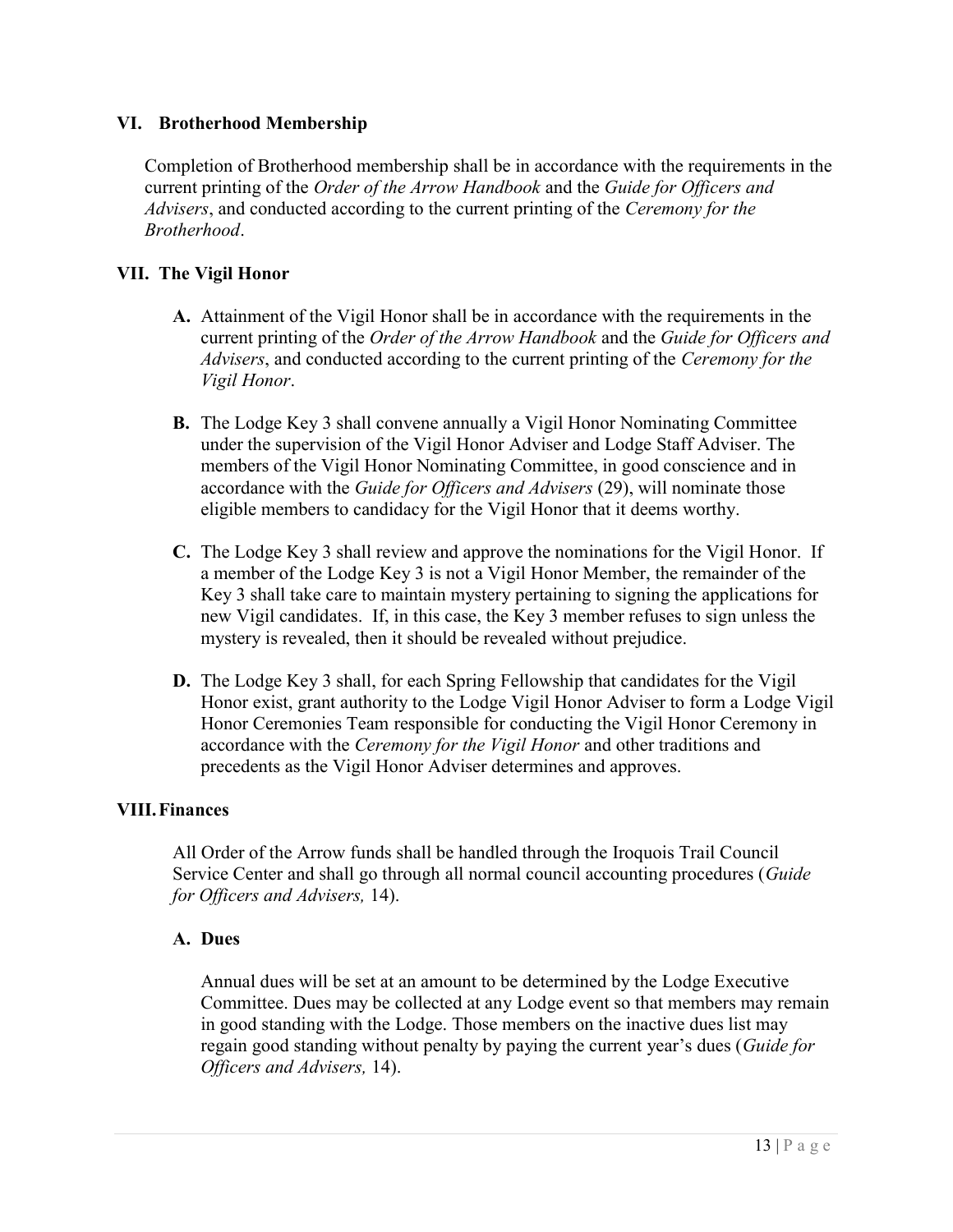#### B. Fees

Fees for Lodge events will be set at amounts to be determined by the Lodge Executive Committee. Fees are intended to defray costs incurred by or on behalf of participants at these events, such as insignia, Order of the Arrow Handbooks, and food (Guide for Officers and Advisers, 13).

# C. Lodge Financial Policies

The Lodge Chief shall have the authority, with the approval of the Lodge Executive Committee or the Key 3, to pay all debts incurred by the Lodge, and shall approve all monies to be paid out of the Treasury of the Lodge.

# D. Intent for Patch Auction Proceeds

The proceeds collected from the annual Patch Auction, so long as it exists, will be used solely for the purpose of improving the Council-owned resident camps as deemed appropriate by the Lodge Executive Committee.

# IX. Lodge Property

#### A. Storage

All Lodge Property shall be stored on Iroquois Trail Council grounds unless deemed otherwise necessary by the Lodge Executive Committee.

# B. Inventory

The Lodge Executive Committee shall perform an annual inventory and review of all Lodge property.

#### C. Borrowing

The Lodge Executive Committee shall keep a sign-out sheet to record the name, date, and a description of any property borrowed from the Lodge, and should remain aware of the property's whereabouts until its return.

# D. Liability for Borrowed Property

When any Lodge property is borrowed for any purpose, the borrower assumes all liability for the replacement of that property if it is not returned in the same condition as it was lent out.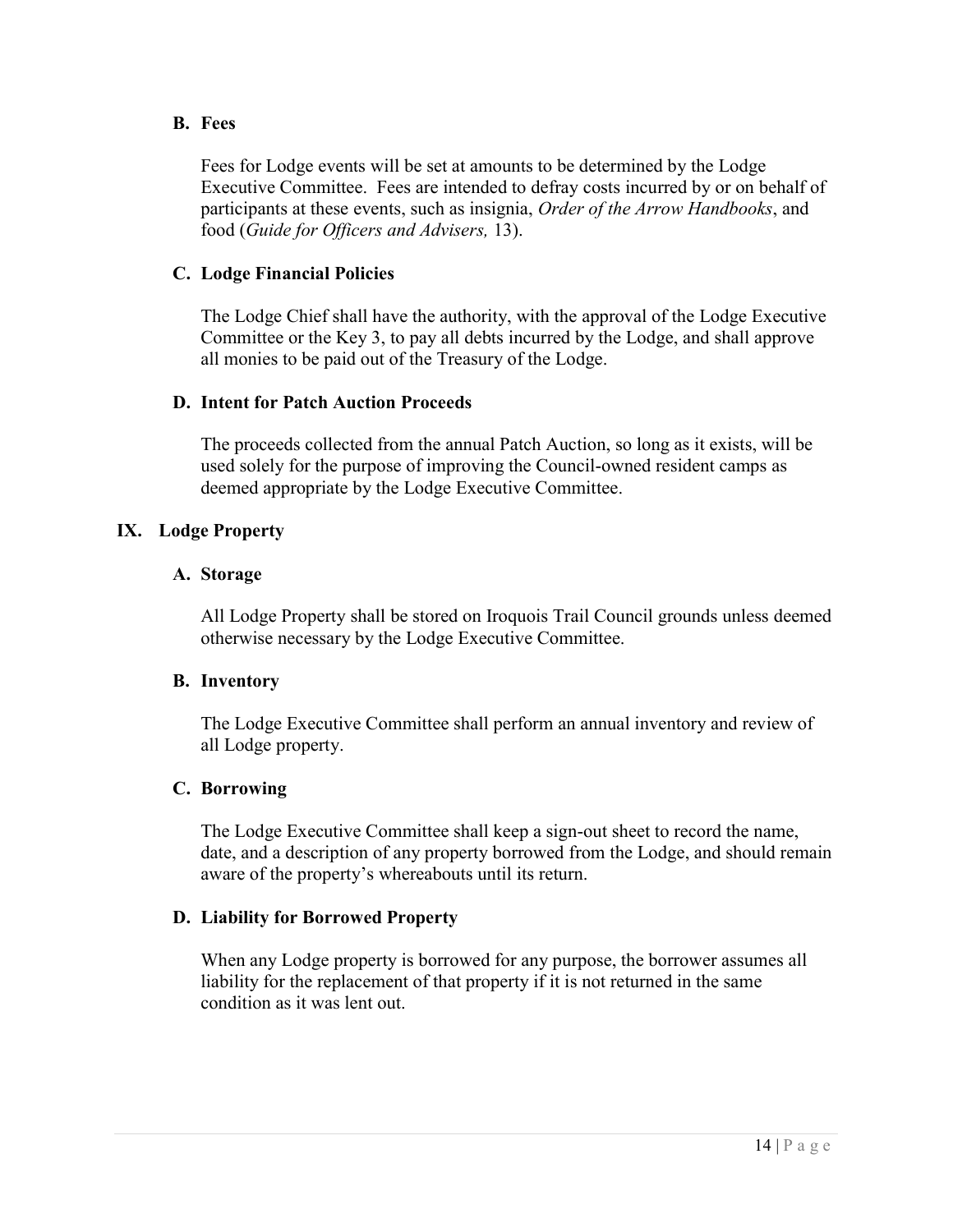#### E. Replacement and Repair

Replacement and repairs of Lodge Property shall be at the discretion of the Lodge Executive Committee. For this purpose, the Lodge Executive Committee is free to seek consultation and advice from interested parties, such as, for example, the Ceremonies Chair and Adviser for Ceremonies regalia.

# F. Intangible Property

Intangible Lodge property, such as E-mail addresses and passwords, shall be provided by and returned to the Key 3. This property shall only be provided to Officers and must be returned at the end of a term or upon demand by the Key 3.